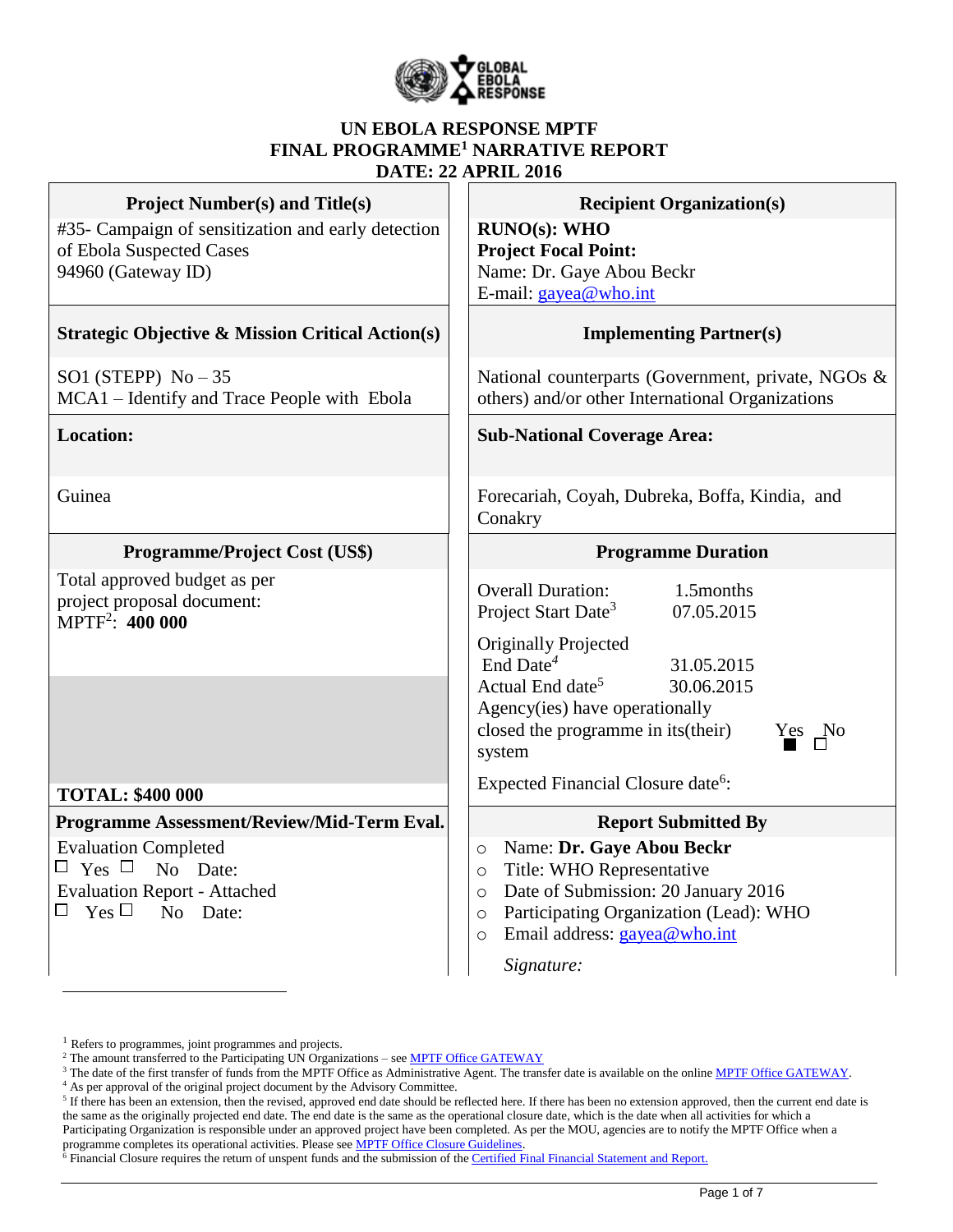| <b>Report Cleared By</b>                          |
|---------------------------------------------------|
| o Dr. Gaye Abou Beckr                             |
| o Title: WHO Representative                       |
| Date of Submission: 20 January 2016<br>$\circ$    |
| Participating Organization (Lead): WHO<br>$\circ$ |
| Email address: gayea@who.intEmail address         |
| Signature:                                        |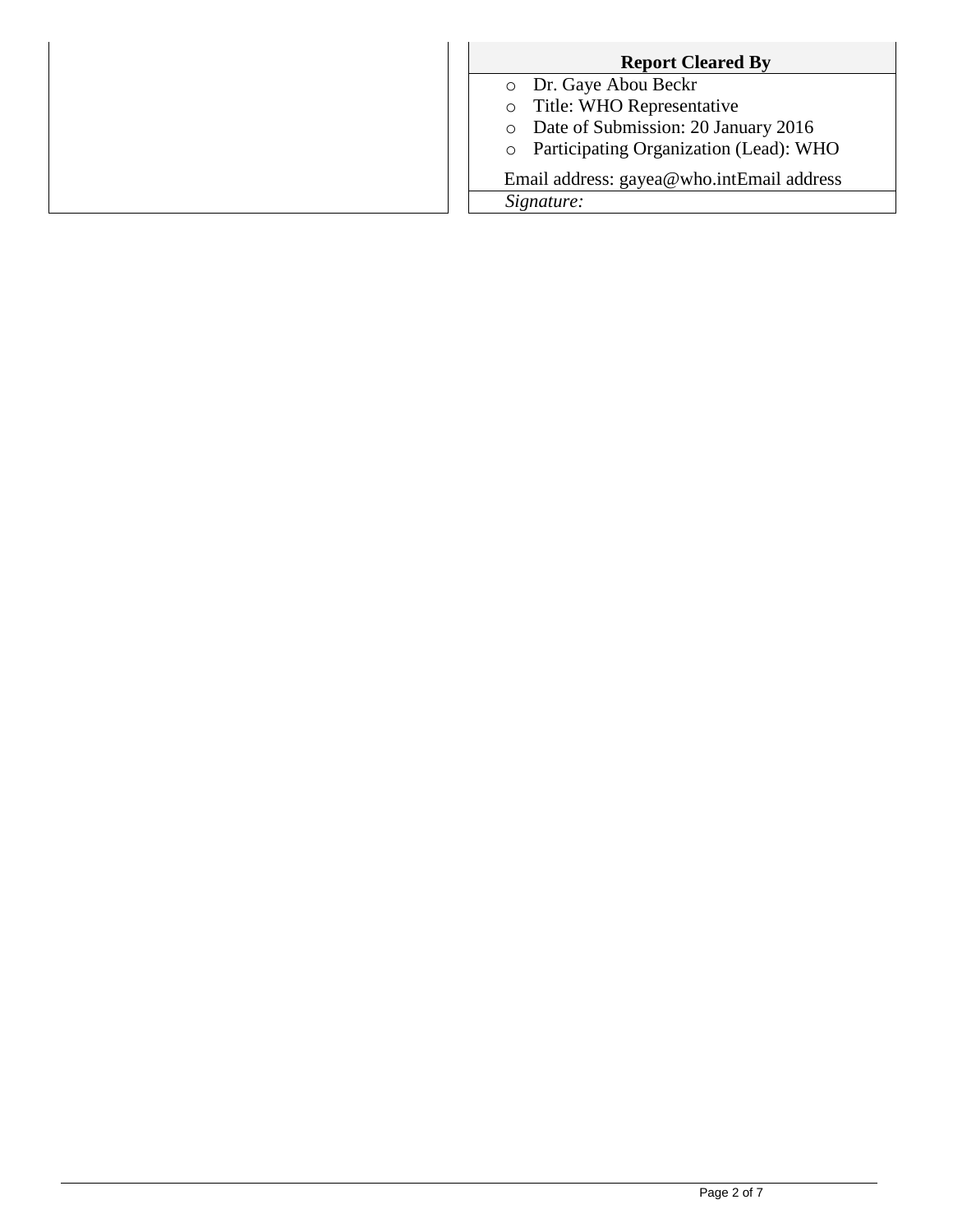## **PROJECT/PROPOSALRESULT MATRIX**

| Project Proposal Title: Campaign of sensitization and early detection of Ebola Suspected Cases |                                                                      |                                                            |               |                             |                                 |                                        |
|------------------------------------------------------------------------------------------------|----------------------------------------------------------------------|------------------------------------------------------------|---------------|-----------------------------|---------------------------------|----------------------------------------|
| Strategic Objective to which the<br>project contributed                                        |                                                                      | Early detection of Ebola suspected cases                   |               |                             |                                 |                                        |
| $MCA$ [1] <sup>7</sup>                                                                         |                                                                      |                                                            |               |                             |                                 |                                        |
| <b>Output Indicators</b>                                                                       | <b>Geographical Area</b>                                             | Target <sup>8</sup>                                        | <b>Budget</b> | <b>Achieved</b>             | <b>Means of</b><br>verification | <b>Responsable</b><br>Organization(s). |
| Number of Household visited                                                                    | Forecariah, Coyah,                                                   | 565 026                                                    |               | 117 606                     | National Ebola                  |                                        |
| Number of Suspected cases                                                                      | Dubreka, Boffa,                                                      | 3717                                                       |               | 79                          | Response Cell                   | WHO, National                          |
| Number of person reached                                                                       | Kindia, and<br>Conakry                                               | 3 3 9 1 1 5 5                                              |               | 603 297                     | Monitoring<br>Matrix            | <b>Coordination Cell</b>               |
| <b>Effect Indicators</b>                                                                       | <b>Geographical Area</b><br>(where the project<br>directly operated) | Baseline <sup>9</sup><br>In the exact area of<br>operation | <b>Target</b> | <b>Final Achievements</b>   | <b>Means of</b><br>verification | <b>Responsable</b><br>Organization(s)  |
| Number of Ebola cases                                                                          |                                                                      | Zero Ebola by the                                          |               | Average number of           | Sitrep                          | WHO, National                          |
|                                                                                                |                                                                      | end of the                                                 |               | confirmed cases per         | Guinea                          | <b>Coordination Cell</b>               |
|                                                                                                |                                                                      | reinforced health                                          |               | week in Guinea              |                                 |                                        |
|                                                                                                |                                                                      | emergency                                                  |               |                             |                                 |                                        |
|                                                                                                |                                                                      |                                                            |               | Mar 2015: 64                |                                 |                                        |
|                                                                                                |                                                                      |                                                            |               | Apr 2015: 20                |                                 |                                        |
|                                                                                                |                                                                      |                                                            |               | May 2015: 14                |                                 |                                        |
|                                                                                                |                                                                      |                                                            |               | Jun 2015: 12                |                                 |                                        |
|                                                                                                |                                                                      |                                                            |               | Jul 2015:<br>12             |                                 |                                        |
|                                                                                                |                                                                      |                                                            |               | Aug 2015:<br>3              |                                 |                                        |
|                                                                                                |                                                                      |                                                            |               | Sep 2015:<br>$\overline{2}$ |                                 |                                        |
|                                                                                                |                                                                      |                                                            |               | Oct 2015:<br>$\overline{2}$ |                                 |                                        |
|                                                                                                |                                                                      |                                                            |               | Nov 2015:<br>$\overline{0}$ |                                 |                                        |

 $7$  Project can choose to contribute to all MCA or only the one relevant to its purpose.

<sup>8</sup> Assuming a ZERO Baseline<br><sup>9</sup> If data is not available, please explain how it will be collected.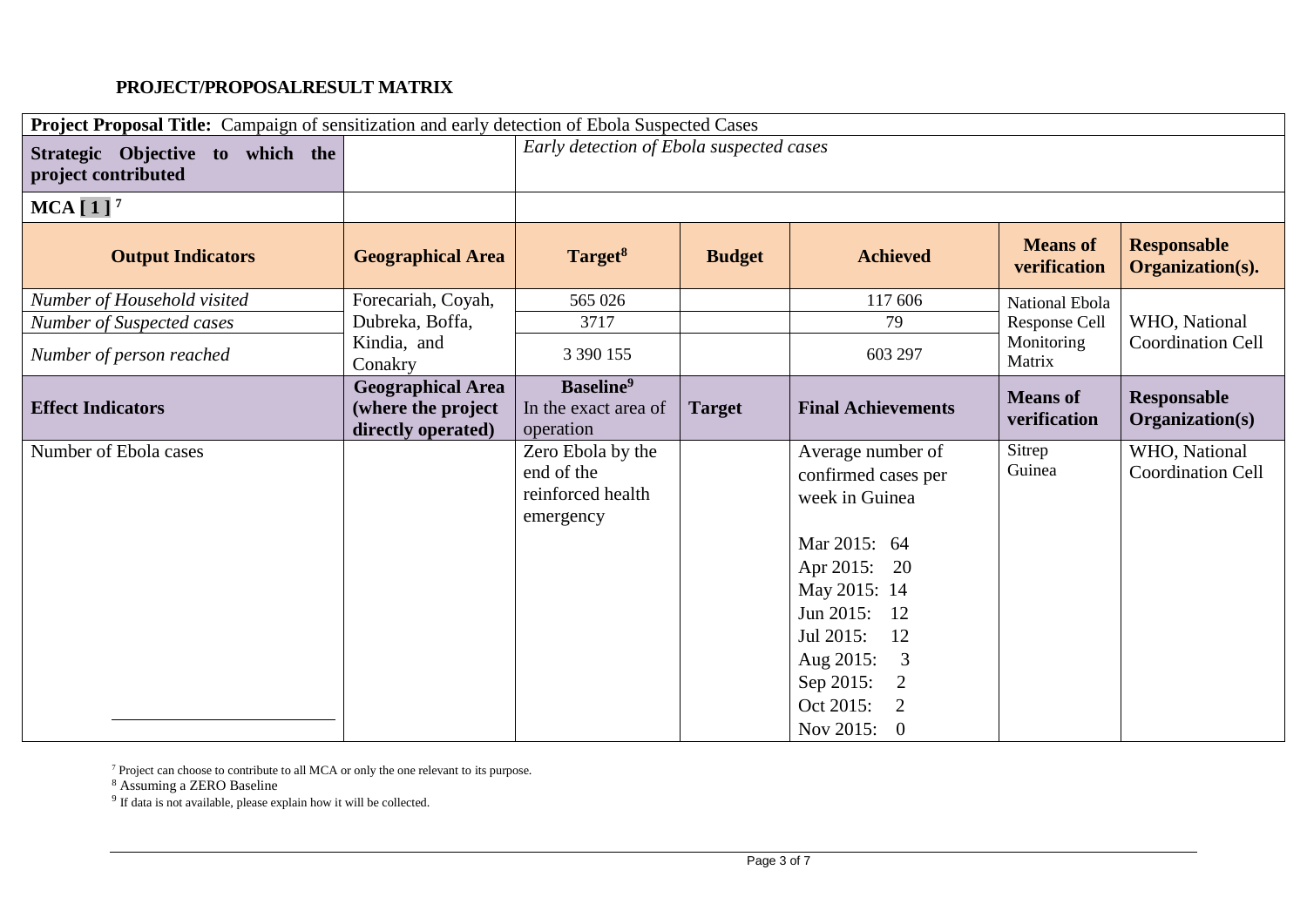## **FINAL PROGRAMME REPORT FORMAT**

#### **Background and Situational Evolution**

From mid-December 2013 to 26 April 2015, Guinea registered 3485 cases and 2377 deaths from the Ebola virus disease. 30 prefectures were affected and 187 caregivers infected with 109 deaths (including 15 probable deaths) by 26 April 2015. After April the outbreak transmission was concentrated in six prefectures: Forecariah, Coyah, Dubreka, Boffa, Kindia and Conakry. The presistence of transmission in these areas was driven by a lack of understanding of the causes of EVD among local populations, the continued occurrence of unsafe burials, and difficulty tracing identifying cases and tracing contacts due to a lack of understanding between responders and local communities. In this context the Guinean government declared a health emergency that was reinforced on 28 March 2015.

As part of emergency measures a strategy door-to-door sensitization and case finding by mobile teams and through the mass media was implemented in the prefectures of Forecariah, Coyah, Dubreka, Conakry (5 municipalities), Kindia (urban commune and sub-prefecture Friguiagbe) and Boffa (sub-prefectures of Koba, Tamita and Douprou). A total population of 3 390 155 spread over 565 026 households was targeted for sensitization and case finding. Activities funded by the this MPTF award and which are outlined in this report are as follows:

- Awareness campaigns and early detection/"Awareness and community involvement"
	- Forecariah: 12 April to 15 April 2015
	- Coyah: 24 April to 27 April 2015
	- Dubreka: 7 June to 10 June 2015
	- Dixinn: 29 September 2 October 2015)

#### **Narrative section**

**Key Achievements:**

## **Forecariah: (12 April – 15 April 2015)**

During the campaign, 55 619 households (294 150 people) were visited by 506 teams of 4 people. This raised awareness of the causes and signs of Ebola, and what to do in the case of suspected exposure, throughout the prefecture.

- 71% of surveyed households said that the door-to-door campaign was a success;
- 66% of households reported that the message on the practice of hygiene (hand washing essentially) was the most important;
- 100% of surveyed households reported having received 6 soap bars
- 74% of households reported that they will refer to health facilities in case of a new suspected cases, 34% of households to the Red Cross and 89% to health structures and the Red Cross
- 92% of households said they will continue to raise awareness against the EVD
- The campaign recorded the following results: 54 alerts in which 54 patients were investigated, 30 non-cases and 24 suspected cases, 6 patients treated at home, 22 referred to health facilities, 7 taken home, 13 evacuated and 264 contacts were recorded

#### **Coyah: ( 24 April – 27 April 2015)**

- 57 627 households, representing 286 314 people, were reached through the awreness campaign.
- 610 teams (1830 awareness campaigners) were recruited, trained, equipped and deployed in the three Sub-prefectures and the Urban Commune of Coyah, and performed the activities of the doorto-door campaign. Supervision teams were also established.
- During the four-day campaign, outreach staff requested 40 investigations for patients who showed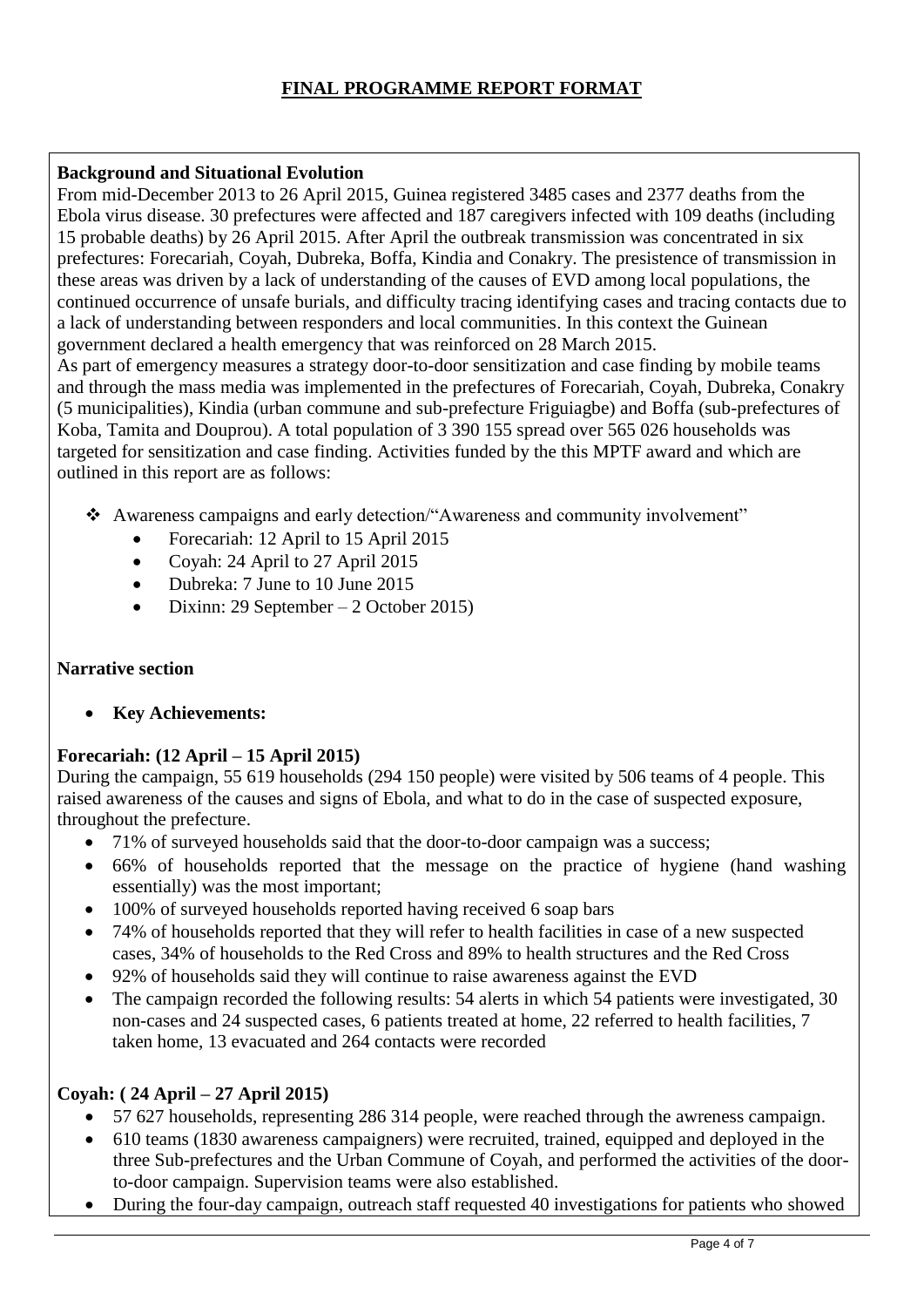possible signs of EVD.

- A total of 5229 boxes of soap (366 030 soap bars) were distributed during the four-day campaign to serve 57 267 households. Initial planning provided 4087 boxes of soap, and 1142 additional cartons of soap were supplied.
- Four teams of police officers were deployed in the sub-prefectures to ensure the security of Red Cross teams. Several meetings were held in the municipalities with mayors, sub-prefects, district presidents and heads of districts, and religious leaders. In addition, several community meetings were held to secure community support for response activities.
- Continuous media coverage by local radio Bamboo from  $08:00 18:00$  helped to inform households on the upcoming visit of the outreach teams and facilitate their work.

| <b>Sub Prefecture</b><br><b>Commune</b> | <b>Targeted</b><br><b>Households</b> | % Targeted<br><b>Households</b> | <b>Covered</b><br><b>Households</b> | % Covered<br><b>Households</b> |
|-----------------------------------------|--------------------------------------|---------------------------------|-------------------------------------|--------------------------------|
| Maneyah                                 | 28 817                               | 63%                             | 36 402                              | 64%                            |
| Kouria                                  | 1709                                 | 4%                              | 2 3 8 7                             | 4%                             |
| Wonkifong                               | 6 3 0 5                              | 14%                             | 7088                                | 12%                            |
| <b>Urban Commune</b>                    | 8 5 6 1                              | 19%                             | 11 390                              | 20%                            |
| Coyah                                   | 45 392                               | 100%                            | 57 267                              | 100%                           |

### **Dubreka (07 June – 10 June 2015)**

Distribution of teams and districts selected for the active search campaign:

| <b>Designations</b>                                                                             | <b>Tanene</b>  | <b>Dixinn</b><br><b>Tanene</b> |                  | <b>Demba</b><br><b>Kenede</b> |                | <b>TOTA</b>                 |
|-------------------------------------------------------------------------------------------------|----------------|--------------------------------|------------------|-------------------------------|----------------|-----------------------------|
|                                                                                                 | centre 1       | <b>Centre 2</b>                | <b>Bouramaya</b> | <b>va</b>                     | Lory           | L                           |
| Door to door teams planned (1)<br>Community Worker + Social<br>Mobilization $+1$ Health Worker) | 6              | 6                              | 2                | 6                             | 7              | 27                          |
| <b>Community Supervisors (Traditional</b><br>Leader + 1 Woman leader)                           | 8              | 8                              | 8                | 8                             | 10             | 42                          |
| Social Mob Supervisors (2 per<br>district)                                                      | 2              | $\mathfrak{D}$                 | $\overline{2}$   | $\mathcal{D}_{\mathcal{L}}$   | $\mathfrak{D}$ | 10                          |
| Supervisor /sub-prefecture (Mayor et<br>Sub-prefect)                                            | $\mathfrak{D}$ |                                |                  |                               |                | $\mathcal{D}_{\mathcal{L}}$ |
| <b>District Supervisor</b>                                                                      | $\overline{4}$ |                                |                  |                               |                | 4                           |
| <b>Regional Supervisor</b>                                                                      |                |                                |                  |                               |                |                             |

During the visits, 13 717 people were actually present, from a total of 18 753 persons who usually live in the households, which is an attendance rate of 73%.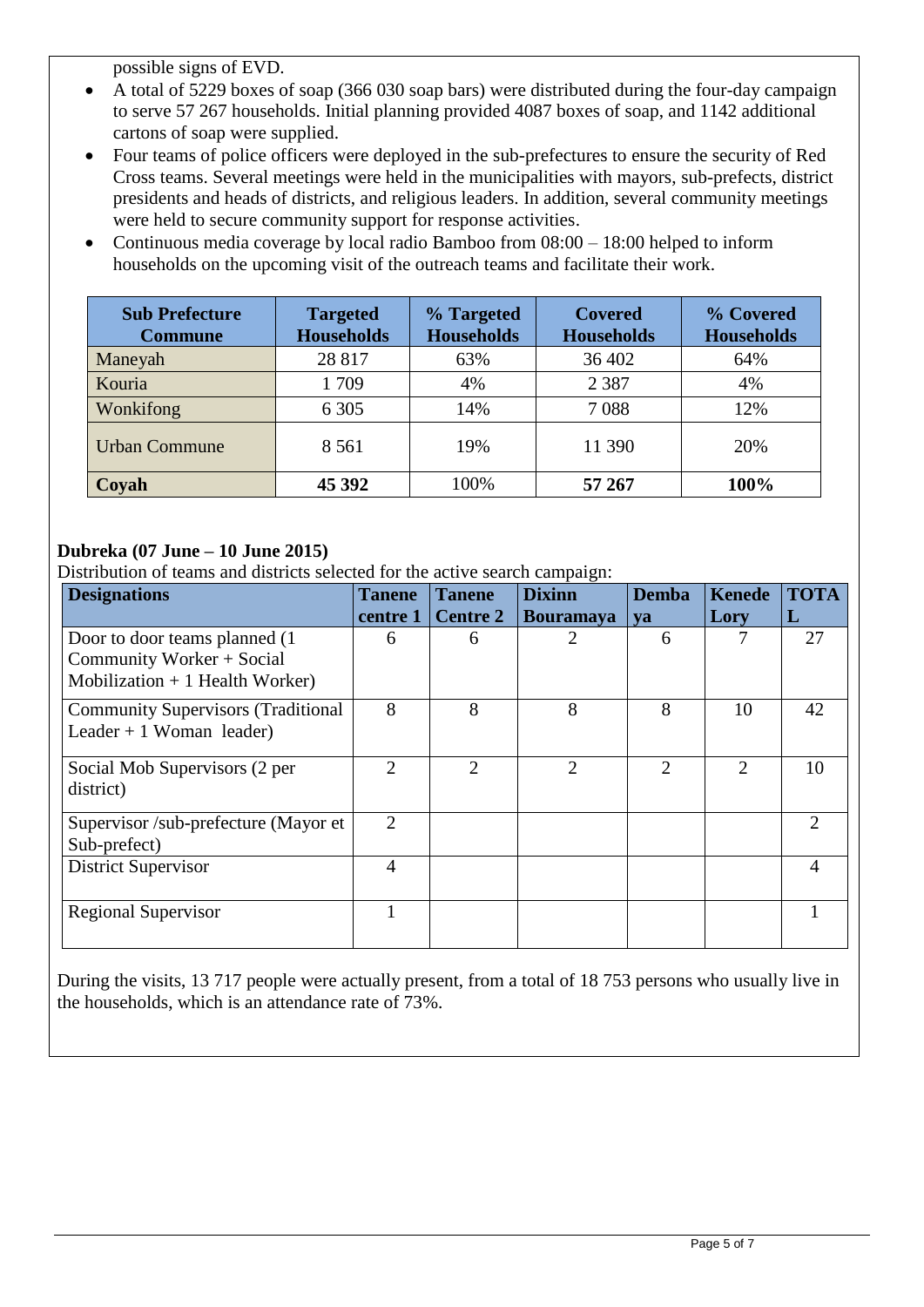

#### Blue=number of people visited

Red=estimated number of people normally living in the households

#### **Conakry/Dixinn (29 September–02 October 2015)**

- The outreach campaign in Dixinn was launched on 22 September to provide:
- Support for patients identified by mobile teams
- Paraclinical diagnosis by TDR malaria and Ebola laboratory
- Hygiene kits and explanation on household use
- Assessment of IPC measures and distribution of IPC kits

Daily coordination meetings were held from 16:00 to 18:00 to take notes of the activities of the various team leaders and supervisors. Social anthropologists supported the campaign and advised on the best way to engage with local communities.

| <b>Nev</b> outputs                     |                    |                |                |                      |                  |                      |                 |                  |
|----------------------------------------|--------------------|----------------|----------------|----------------------|------------------|----------------------|-----------------|------------------|
|                                        | <b>Dixinn Port</b> |                |                | <b>Dixinn Centre</b> |                  | <b>Dixinn Centre</b> |                 |                  |
|                                        | secteur 1          |                | secteur 1      |                      |                  | secteur 2            |                 | <b>TOT</b>       |
|                                        | Equip              | <b>Equip</b>   | Equip          | Equip                | Equip            |                      | Equipe   Equipe | AL               |
|                                        | e 1                | e <sub>2</sub> | e <sub>3</sub> | e <sub>4</sub>       | e <sub>5</sub>   | 6                    |                 |                  |
| Number of visited households           | 93                 | 91             | 91             | 143                  | 93               | 100                  | 91              | 702              |
| Number of person per household         | 694                | 521            | 607            | 802                  | 416              | 704                  | 595             | 4339             |
| Number of person reached daily         | 335                | 341            | 409            | 486                  | 230              | 698                  | 392             | 2891             |
| Number of persons sick this day        | 5                  | $\overline{0}$ | $\Omega$       | $\boldsymbol{0}$     | $\overline{0}$   | 1                    | 20              | <b>26</b>        |
| <b>Number of Ebola Suspected cases</b> | $\overline{0}$     | $\Omega$       | $\theta$       | $\overline{0}$       | $\overline{0}$   | $\overline{0}$       | $\overline{0}$  | $\boldsymbol{0}$ |
| Number of community deaths this day    | $\overline{0}$     | $\overline{0}$ | $\overline{0}$ | $\overline{0}$       | $\overline{0}$   | $\overline{0}$       | $\overline{0}$  | $\boldsymbol{0}$ |
| Number of missing contacts seen        | $\overline{0}$     | $\overline{0}$ | $\overline{0}$ | $\overline{0}$       | $\overline{0}$   | $\overline{0}$       | $\overline{0}$  | $\boldsymbol{0}$ |
| Number of strangers                    | $\overline{0}$     | $\overline{0}$ | $\overline{0}$ | $\overline{0}$       | $\boldsymbol{0}$ | $\overline{0}$       | $\overline{0}$  | 6                |
| Number of reluctance                   | $\overline{0}$     | $\overline{0}$ | $\Omega$       | $\mathbf{1}$         | $\overline{0}$   | $\overline{0}$       | $\overline{2}$  | 3                |
| <b>Kits distributed</b>                |                    |                |                |                      |                  |                      |                 |                  |
| <b>Total Number of households</b>      | 93                 | 91             | 91             | 143                  | 93               | 100                  | 91              | 702              |
| Total hand washing kits                | 93                 | 91             | 91             | 87                   | 93               | 100                  | 92              | 647              |
| Total soap                             | 930                | 910            | 910            | 870                  | 930              | 1000                 | 920             | 6470             |
| <b>Total Chlorine</b>                  | 465                | 455            | 455            | 435                  | 465              | 500                  | 460             | 3235             |

# **Key outputs**